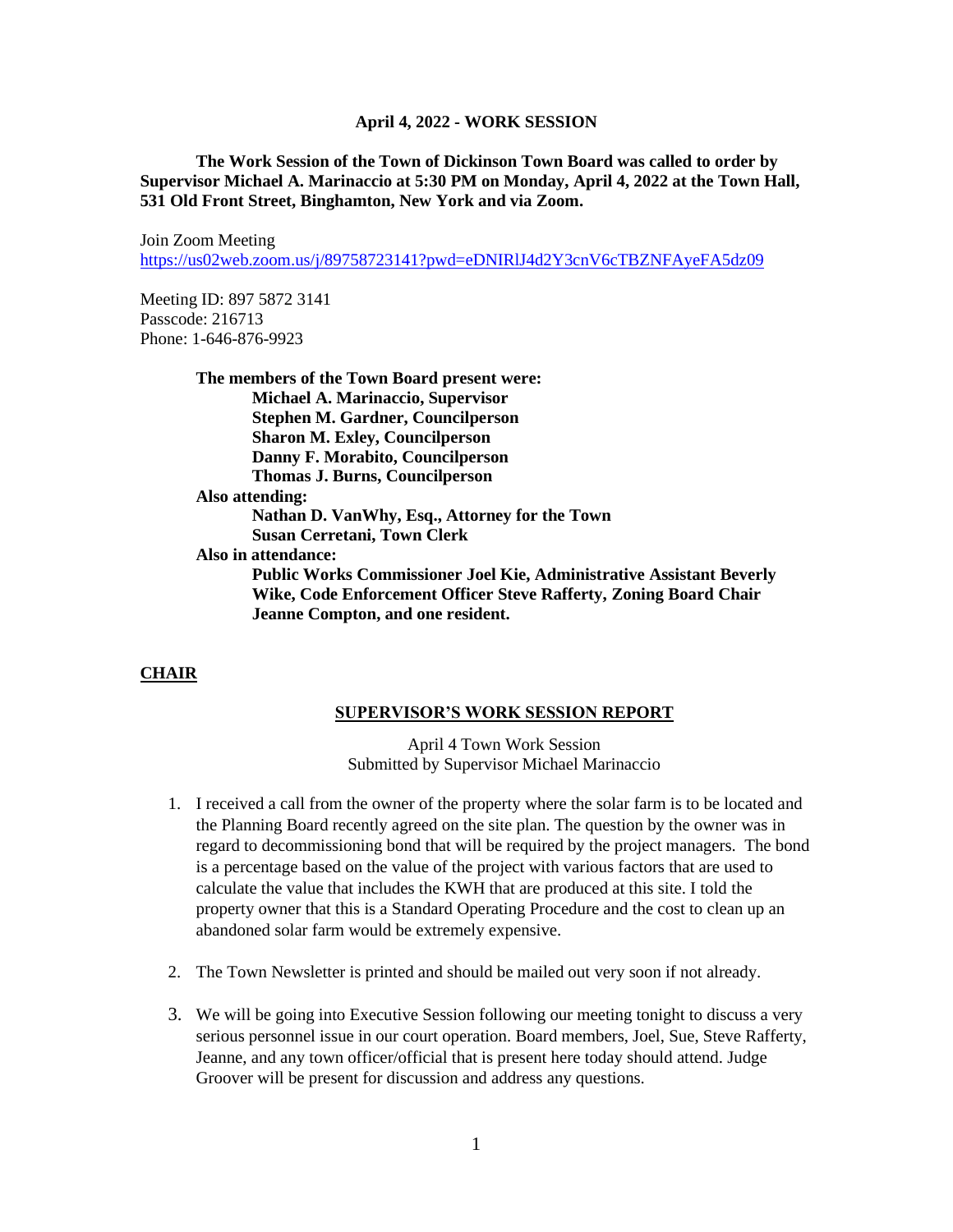## **SUPERVISOR'S WORK SESSION REPORT CONTINUED:**

- 4. I spoke to the general manager of the **Regal Theaters** regarding the car meets that were taking place in the theater and **Cracker Barrel** parking lots. I voiced my concerns about various issues that were taking place during these meets. I also reminded the GM that the entire Gardens Complex is a **PUD** (**Planned Unit Development**), and the parking spaces were included in the **PUD** agreement. I also sent a message to **Realty Income** who manages parts of the Gardens property. The Regal Manager, Chad Miller has agreed that these events will not be given permission to use the parking lots for their meets.
- 5. The Regal Movie Theater has applied for a permit to serve beer and alcohol.

## **AMERICAN RESCUE FUNDS**

Supervisor Marinaccio stated that we have American Rescue Funds in the bank with a second check coming totaling \$356,000.

Supervisor Marinaccio reported that he sat down with Public Works Commissioner Kie and discussed what we may use the money for:

- Neptune MRX Handheld \$9,200
- Dual core system \$24,600
- Town Hall gutters (estimated) \$22,000
- Pine View water line replacement \$98,700
- Glenwood pressure pit \$80,000

Bringing it to a total of \$266,000 that leaves us with \$89,600. We cannot use the money to pay down debt.

Supervisor Marinaccio asked Councilpersons Exley and Burns to sit with Public Works Commissioner Kie to discuss these projects.

## **DASNY GRANT**

Supervisor Marinaccio stated that the seven ½ year-old **DASNY Grant** has been approved. He and Bev worked together addressing inquiries from the **DASNY** accounting department.

The total grant was \$50,000. We have spent \$46-\$47 thousand dollars of the \$50,000 for the doors and security system. We are now waiting for the check.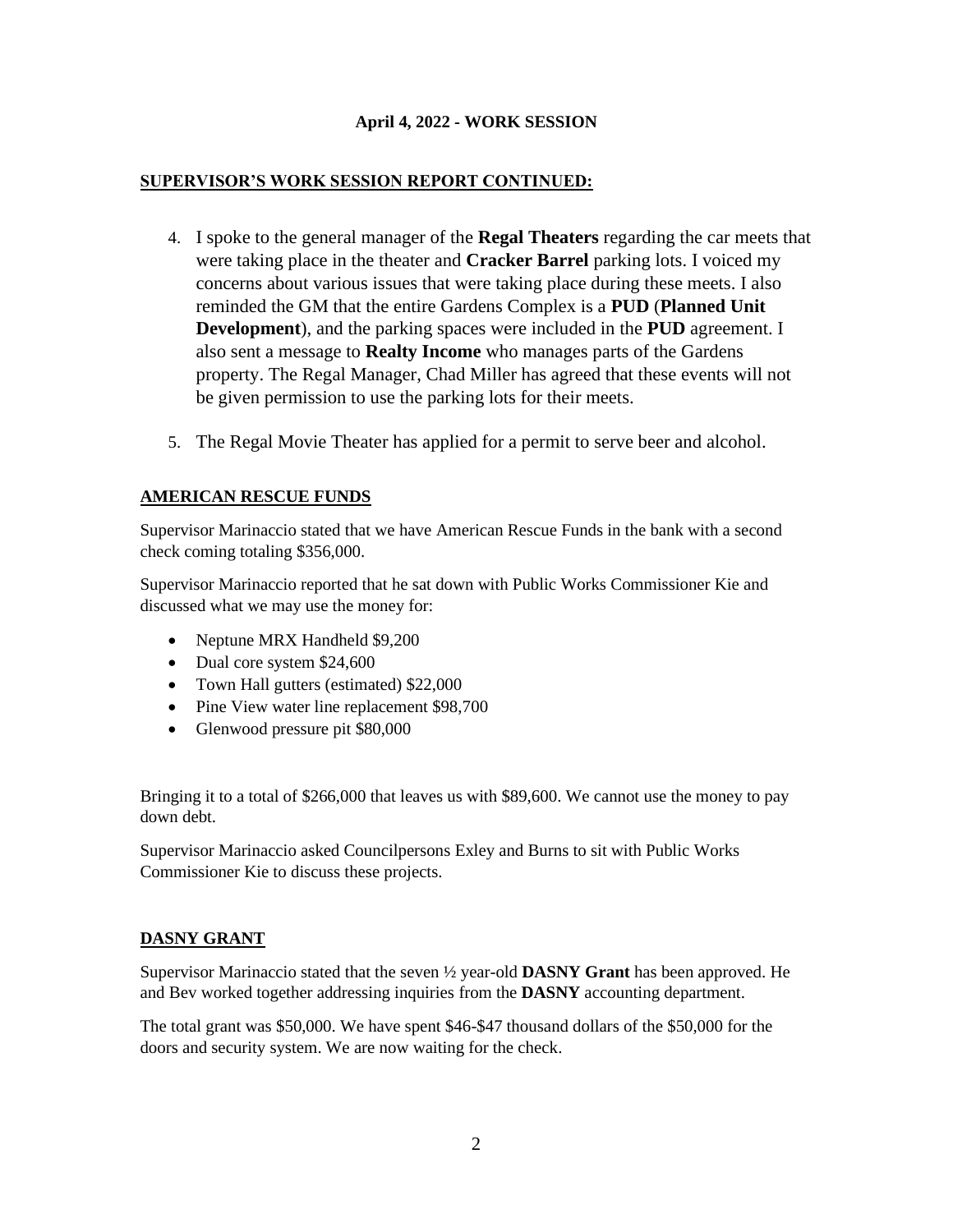# **ATTORNEY**

## **SEWER RATE INCREASE**

Attorney Van Why stated that we need to put a sewer rate increase plan in place to take effect June  $16<sup>th</sup>$ .

At the next regular meeting Attorney VanWhy will be asking the board to schedule a public hearing at the May work session so that we can take action at the May regular session so that the increase can take effect on June 16th.

Because of the board's previous actions modifying the Town Code, we are able to modify rates by resolution instead of by Local Law.

## **RED ROOF INN ISSUES**

Mr. VanWhy, Supervisor Marinaccio, and Public Works Commissioner Kie are to have a meeting with the property owner of the Red Roof Inn on Wednesday at Attorney VanWhy's office to discuss issues and to go over what the town's concerns are and to see what further steps are needed.

#### **TIME WARNER/SPECTRUM ASSESSMENT LAWSUIT**

Attorney VanWhy explained that the Town has received a complaint from **Time Warner** regarding a **Special Franchise Assessment Appeal**. **Time Warner** has infrastructure in practically every town, city, and village in the state of New York; therefore, most of the municipalities in the area have received this same notice. There might end up being a joint defense amongst some coalition of municipalities.

The cable franchise is regulated by the **PSC,** and they are assessed by the State.

The complaint goes to the State, but we get caught up in it because the local assessor uses the State's assessment to bill them and collect against them; therefore, we are named as defendants. Mr. VanWhy stated that we should look for an email from Attorney Cortese within the next week or so as he will be handling the court dated response and will be providing his assessment and recommendation. We Have until April 22<sup>nd</sup> to sign and return the complaint.

## **PUBLIC WORKS**

Public Works Commissioner Kie reported:

- Yard waste pickup started today.
- Asphalt plants opened today.
- The new trucks we ordered might get built this month and we might have them by May.

## **CODE**

Nothing to report.